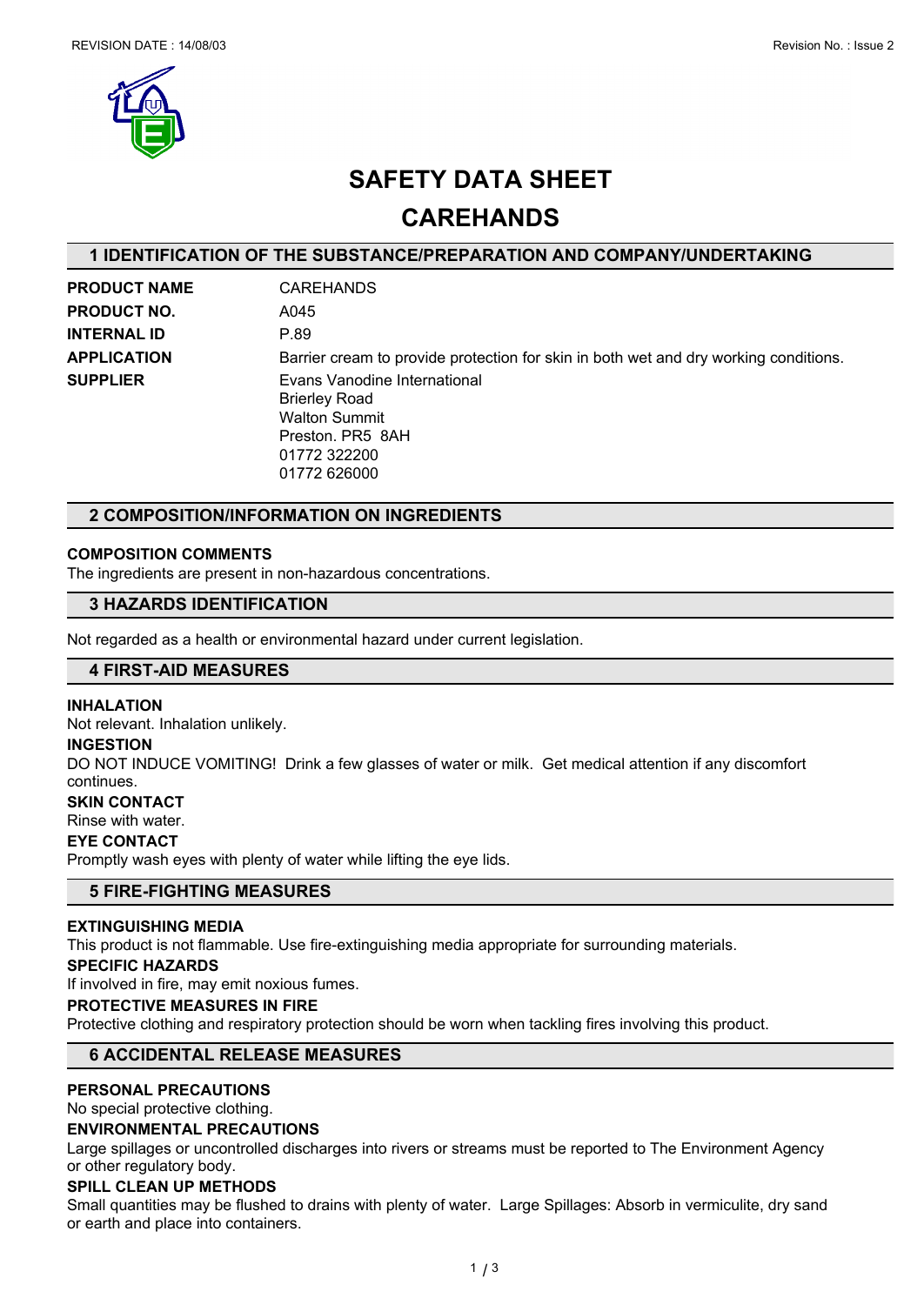# **CAREHANDS**

# **7 HANDLING AND STORAGE**

# **USAGE PRECAUTIONS**

No specific usage precautions noted.

#### **STORAGE PRECAUTIONS**

Store at moderate temperatures in dry, well ventilated area. Keep in original container. Store away from: Oxidising material.

# **8 EXPOSURE CONTROLS/PERSONAL PROTECTION**

**ENGINEERING MEASURES** Not applicable. **RESPIRATORY EQUIPMENT** None required. **HAND PROTECTION** None required. **EYE PROTECTION** None required. **OTHER PROTECTION** None required.

#### **9 PHYSICAL AND CHEMICAL PROPERTIES**

| <b>APPEARANCE</b>         | Lotion.                          |                                    |         |
|---------------------------|----------------------------------|------------------------------------|---------|
| <b>COLOUR</b>             | Opaque White                     |                                    |         |
| <b>ODOUR</b>              | <b>Odourless</b>                 |                                    |         |
| <b>SOLUBILITY</b>         | Dispersable in water.            |                                    |         |
| <b>BOILING POINT (°C)</b> | 100                              | <b>MELTING POINT (°C)</b>          | No data |
| <b>RELATIVE DENSITY</b>   | $0.950 \; \textcircled{a}$ 20 °c | pH-VALUE, CONC.<br><b>SOLUTION</b> | 7.00    |

**FLASH POINT (°C)** Boils without flashing

# **10 STABILITY AND REACTIVITY**

**STABILITY** No particular stability concerns. **MATERIALS TO AVOID** None.

# **11 TOXICOLOGICAL INFORMATION**

#### **TOXICOLOGICAL INFORMATION**

Refer to section 3.

#### **Other Health Effects**

Low oral toxicity, but ingestion may cause irritation of the gastro-intestinal tract.

# **12 ECOLOGICAL INFORMATION**

# **ECOTOXICITY**

Not regarded as dangerous for the environment.

#### **BIOACCUMULATION**

Completely soluble. No bioaccumulation.

#### **DEGRADABILITY**

Surfactant is readily broken down by effluent treatment process.

# **13 DISPOSAL CONSIDERATIONS**

# **DISPOSAL METHODS**

Small amounts (less than 5 Litres) of unwanted product may be flushed with water to sewer. Larger volumes must be sent for disposal by approved waste contractor. Consign empty container to normal waste.